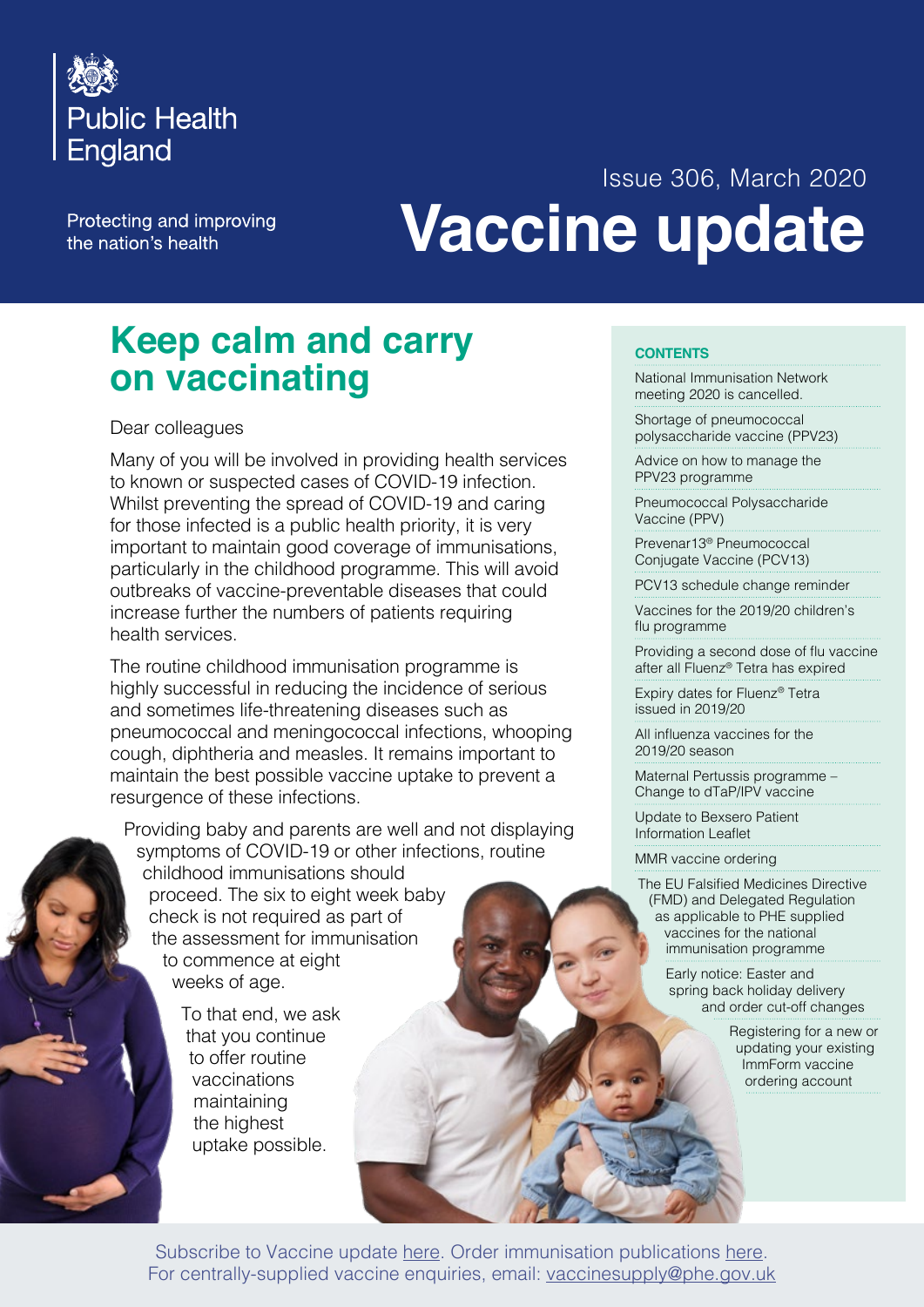### <span id="page-1-0"></span>**National Immunisation Network meeting 2020 is cancelled.**



It is with great regret that we have made the decision not to go ahead with this year's NIN2020. It is deeply disappointing as we had the strongest agenda with a diverse and critically important range of expert speakers to share with you. We have had to concentrate our efforts on the current COVID-19 situation.

Not only are our speakers but also our delegates maybe engaged directly in the coronavirus response so despite hoping we could go

ahead, we now feel that this is not possible. We will be back in 2021 and hope to share our fantastic agenda with you then. We will issue a save the date for you later this year.

For information on COVID-19, please visit: [www.gov.uk/government/collections/](https://www.gov.uk/government/collections/coronavirus-covid-19-list-of-guidance) [coronavirus-covid-19-list-of-guidance](https://www.gov.uk/government/collections/coronavirus-covid-19-list-of-guidance)

## **Shortage of pneumococcal polysaccharide vaccine (PPV23)**

Supply of PPV23 remains limited; practices should continue to prioritise vaccination according to the recommendations below.

PPV23 is recommended for:

- individuals aged from 2 years or over in clinical risk groups
- all individuals aged 65 years and over

A single lifetime dose is recommended for most individuals. Five yearly boosters are recommended for asplenic patients and those with chronic kidney disease.

#### **Advice on how to manage the PPV23 programme**

- 1. If you are able to procure stock, the priority should be to offer vaccine to those newly diagnosed with conditions in the high priority group followed by those in moderate priority groups who have never received PPV23 (see the table below). When such individuals are first identified, if no vaccine is available, please ensure that their records are flagged in order to call them for a future appointment. Also ensure that other aspects of management are optimised and in place (for example antibiotic prophylaxis, or booster doses of PCV13) – as advised in relevant guidance, or by the specialist clinician caring for patient.
- 2. Any PPV23 dose that the surgery is able to access should be offered opportunistically to high and moderate priority groups attending an appointment at the surgery who have never received PPV23 and are due this vaccine.
- 3. PPV23 vaccination for lower priority groups (including healthy individuals aged 65 years and over) and booster doses for asplenics, those with splenic dysfunction and chronic kidney disease are less urgent and can be planned when sufficient stock is available.

National stocks of PCV13 (Prevenar13), or separately procured PCV10 (Synflorix), should not be used in place of PPV23 because herd protection from the childhood PCV13 programme has reduced pneumococcal disease due to these serotypes across all ages, including the elderly. PPV23 helps provide additional protection against serotypes that are not covered by PCV13 or PCV10.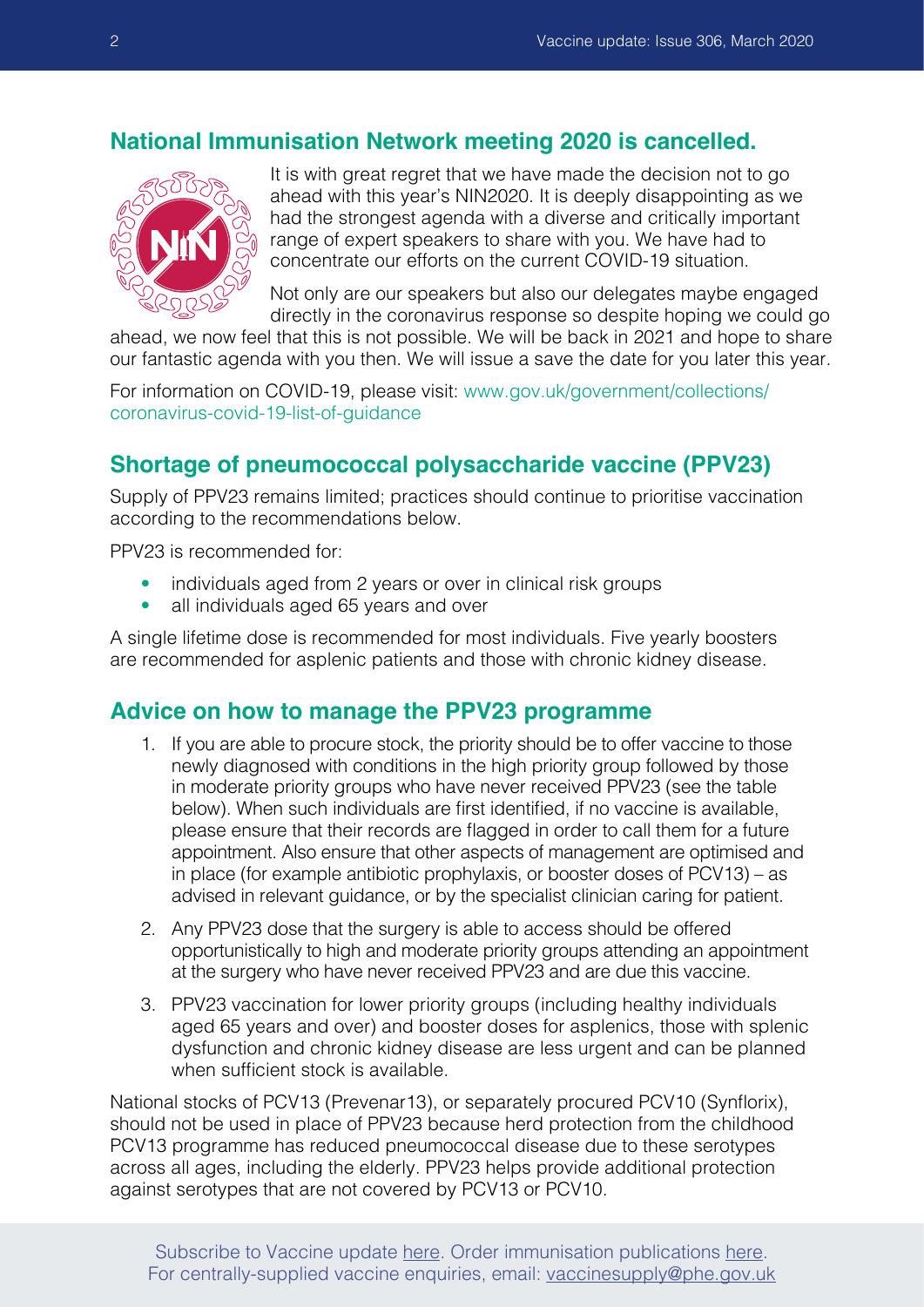| <b>Clinical risk group</b>                    | <b>Examples (decision based on clinical judgement)</b>                                                                                                                                                                                                                                                                                                                                                                                                                                                                                                                         |
|-----------------------------------------------|--------------------------------------------------------------------------------------------------------------------------------------------------------------------------------------------------------------------------------------------------------------------------------------------------------------------------------------------------------------------------------------------------------------------------------------------------------------------------------------------------------------------------------------------------------------------------------|
| <b>High priority</b>                          |                                                                                                                                                                                                                                                                                                                                                                                                                                                                                                                                                                                |
| Asplenia or dysfunction of<br>the spleen      | This also includes conditions such as homozygous sickle<br>cell disease and coeliac syndrome that may lead to splenic<br>dysfunction.                                                                                                                                                                                                                                                                                                                                                                                                                                          |
| Immunosuppression                             | Due to disease or treatment, including patients undergoing<br>chemotherapy leading to immunosuppression, bone marrow<br>transplant, asplenia or splenic dysfunction, HIV infection at all<br>stages, multiple myeloma or genetic disorders affecting the<br>immune system (e.g. IRAK-4, NEMO, complement deficiency)<br>Individuals on or likely to be on systemic steroids for more than<br>a month at a dose equivalent to prednisolone at 20mg or more<br>per day (any age), or for children under 20kg, a dose of 1mg<br>or more per kg per day.                           |
| Individuals with<br>cerebrospinal fluid leaks | It is important that immunisation does not delay the cochlear<br>implantation.                                                                                                                                                                                                                                                                                                                                                                                                                                                                                                 |
| <b>Moderate priority</b>                      |                                                                                                                                                                                                                                                                                                                                                                                                                                                                                                                                                                                |
| Chronic respiratory<br>disease                | This includes chronic obstructive pulmonary disease (COPD),<br>including chronic bronchitis and emphysema; and such<br>conditions as bronchiectasis, cystic fibrosis, interstitial lung<br>fibrosis, pneumoconiosis and bronchopulmonary dysplasia<br>(BPD). Children with respiratory conditions caused by<br>aspiration, or a neurological disease (e.g. cerebral palsy) with<br>a risk of aspiration. Asthma is not an indication, unless so<br>severe as to require continuous or frequently repeated use of<br>systemic steroids (as defined in Immunosuppression below). |
| Chronic heart disease                         | This includes those requiring regular medication and/<br>or follow-up for ischaemic heart disease, congenital heart<br>disease, hypertension with cardiac complications, and chronic<br>heart failure.                                                                                                                                                                                                                                                                                                                                                                         |
| Chronic kidney disease                        | Nephrotic syndrome, chronic kidney disease at stages 4 and 5<br>and those on kidney dialysis or with kidney transplantation.                                                                                                                                                                                                                                                                                                                                                                                                                                                   |
| Chronic liver disease                         | This includes cirrhosis, biliary atresia and chronic hepatitis.                                                                                                                                                                                                                                                                                                                                                                                                                                                                                                                |
| <b>Diabetes</b>                               | Diabetes mellitus requiring insulin or oral hypoglycaemic<br>drugs. This does not include diabetes that is diet controlled.                                                                                                                                                                                                                                                                                                                                                                                                                                                    |
| <b>Low priority</b>                           |                                                                                                                                                                                                                                                                                                                                                                                                                                                                                                                                                                                |
| Healthy over 65s                              |                                                                                                                                                                                                                                                                                                                                                                                                                                                                                                                                                                                |

### **Table: Priority groups for Pneumococcal polysaccharide 23-valent vaccine (PPV23)**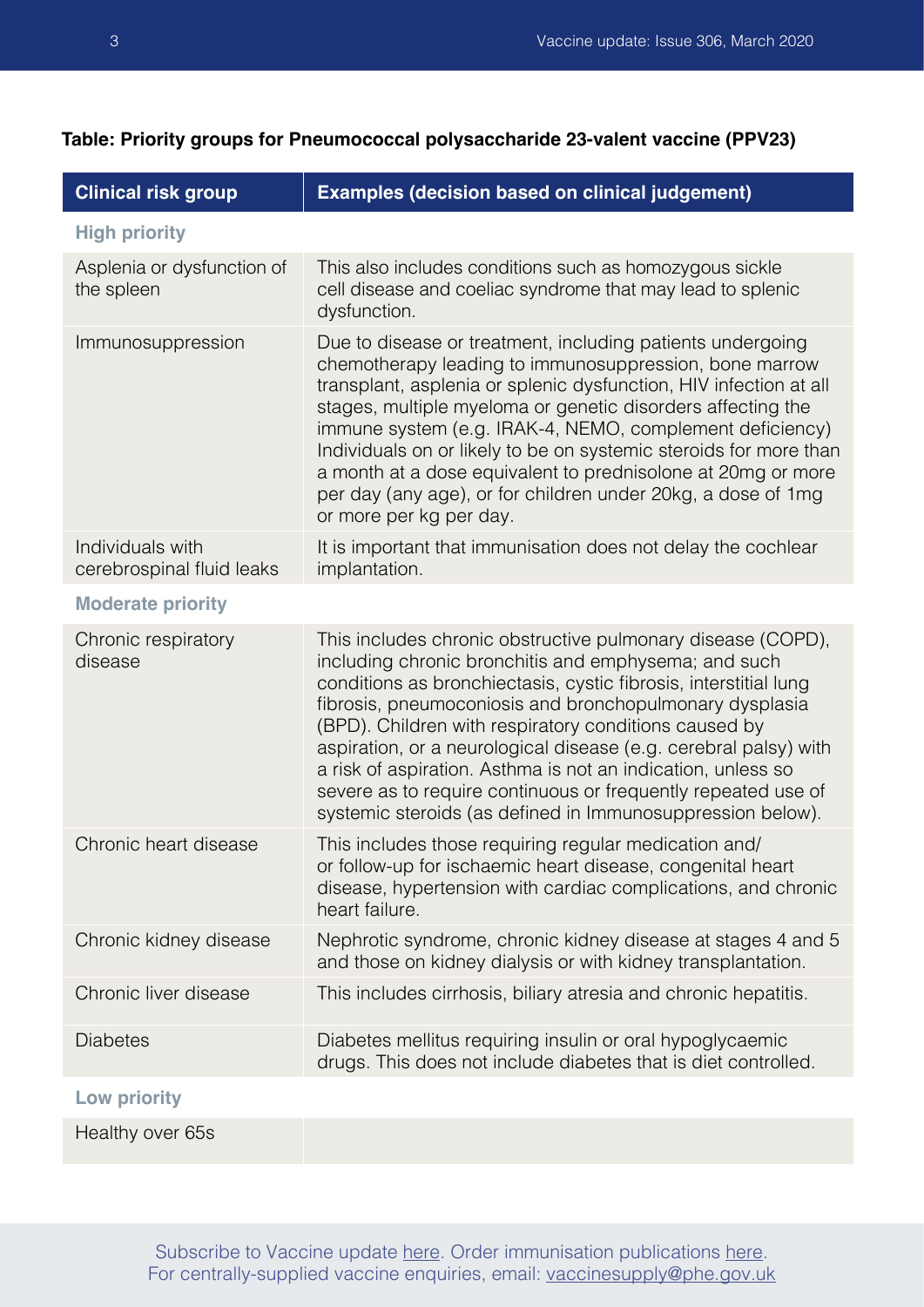## <span id="page-3-0"></span>**Pneumococcal Polysaccharide Vaccine (PPV)**





#### **Image shows PNEUMOVAX® 23 prefilled syringe presentation (PFS) of PPV**

MSD is transitioning to prefilled syringe presentation (PFS) of PPV under the brand name PNEUMOVAX® 23 which will replace all future supply of vials from May 2020. Vials will continue to be available intermittently until May 2020. A combination of growing global demand for pneumococcal polysaccharide vaccines, alongside manufacturing constraints, have led to regular interruptions in supply of PPV to the UK since 2017. The introduction of a PFS presentation of PPV is intended to support the continuity of supply and to help address public health need.

Pneumovax® 23 in the PFS presentation can be ordered in the same way as the PPV in vials; through MSD's distribution partner AAH online at [www.aah.co.uk](http://www.aah.co.uk) or by phone on 0344 561 8899. Customers need an AAH account to place an order.

For more information about the vaccine, please refer to the Summary of Product Characteristics (SmPC).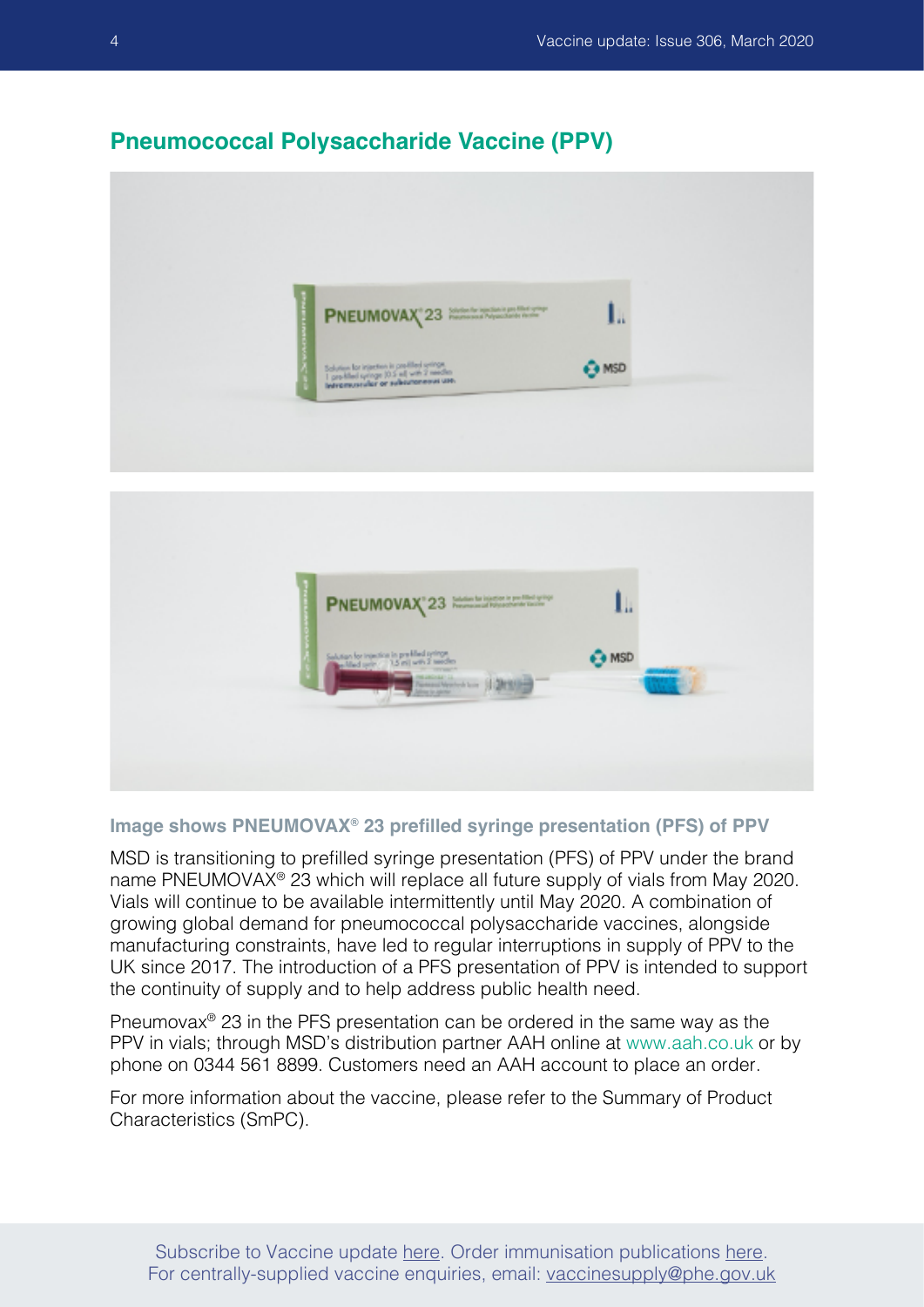#### <span id="page-4-0"></span>**Prevenar13® Pneumococcal Conjugate Vaccine (PCV13)**

Some patients in high risk groups such as those with asplenia, splenic dysfunction, complement disorder or severe immunocompromise, may require extra doses of PCV13 in addition to those that may already have been administered as part of the routine childhood immunisation programme.

Further detail on those in these risk groups who may require PCV13 is available in chapter 25 of the Green Book: [www.gov.uk/government/publications/pneumococcal](https://www.gov.uk/government/publications/pneumococcal-the-green-book-chapter-25)[the-green-book-chapter-25](https://www.gov.uk/government/publications/pneumococcal-the-green-book-chapter-25)

Prevenar13® for use in risk groups outside of the national programme is supplied directly from Pfizer (single dose packs of Prevenar13®). Due to a temporary gap in Pfizer's supply chain, for a limited time Prevenar13® from central stock can be used to cover risk groups outside of the national programme.

### **PCV13 schedule change reminder**

As published in issue 303 (Dec 2019), the PCV13 routine immunisation schedule changed on the 1 January 2020. The change means that babies born on or after 1 January 2020 will have one priming dose of PCV13 at the age of 12 weeks, followed by a booster dose at the age 12 months. Babies born on or before the 31 December 2019 will continue to be offered two priming doses at the age of 8 and 16 weeks, followed by a booster dose at the age 12 months. Further information is available at [weblink 1](https://www.gov.uk/government/collections/pneumococcal-vaccination-programme).

Please ensure that you keep the change in schedule in mind when ordering Prevenar13 from ImmForm and do not order too much. We recommend that customers hold a maximum of 2-4 weeks stock to minimise the potential for wastage.

## Vaccine supply **Routine vaccination programme**

#### **Vaccines for the 2019/20 children's flu programme**

Ordering for Fluenz® Tetra is now closed.

The injectable vaccine (Quadrivalent Influenza Vaccine (split virion, inactivated)) remains available to order.

## **Providing a second dose of flu vaccine after all Fluenz® Tetra has expired**

If you still need to give a second dose of flu vaccine four weeks after the first dose (for example, for children in clinical risk groups aged two to under nine years who have not received influenza vaccine before), then it is safe and effective to give inactivated vaccine as a second dose where Fluenz® Tetra is no longer available.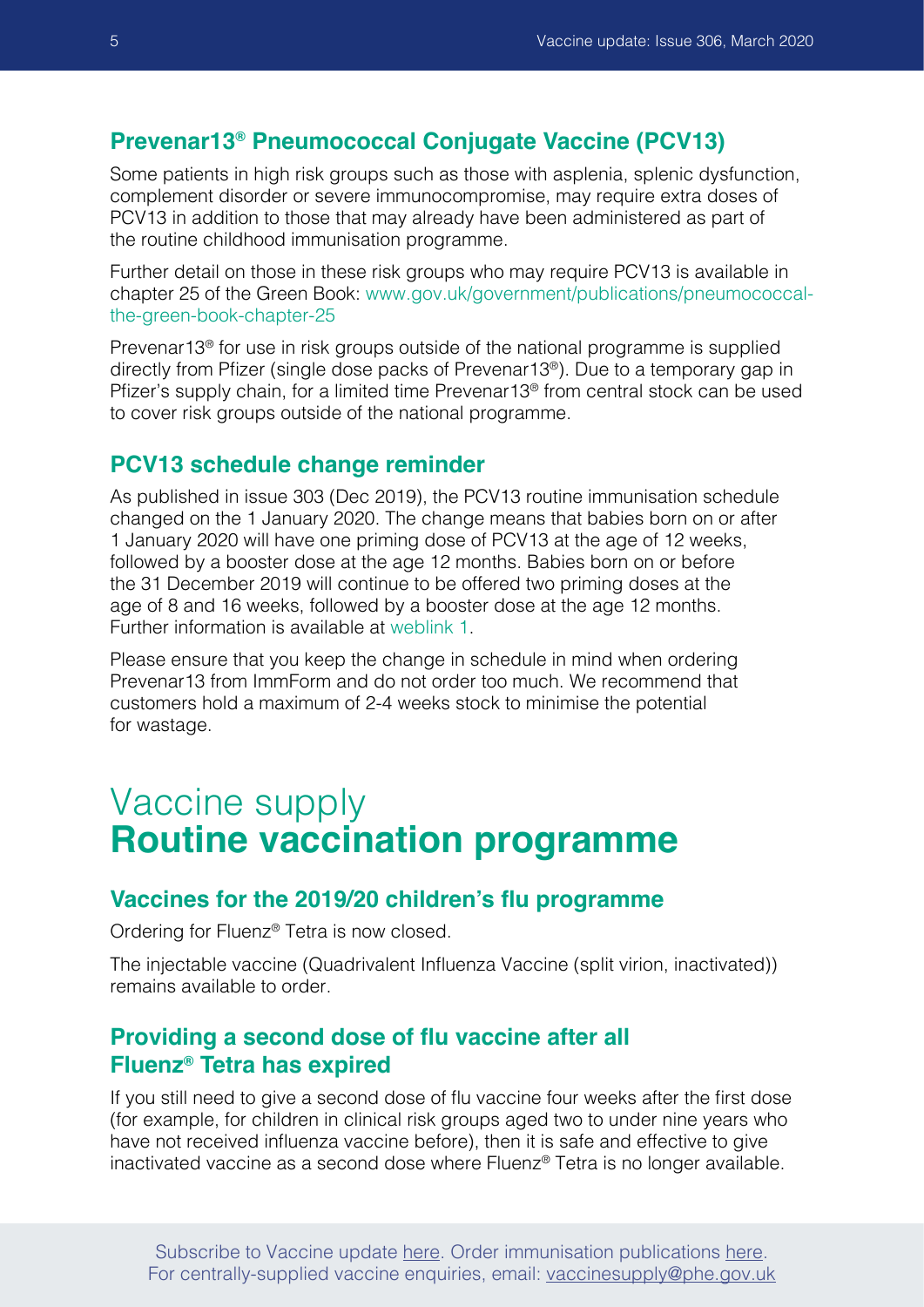#### <span id="page-5-0"></span>**Expiry dates for Fluenz® Tetra issued in 2019/20**

Batch numbers and associated expiry dates of Fluenz® Tetra for all batches issued this season are set out in the table below. Batches that have already expired are marked in red.

Please ensure that the expiry date is always checked before use and that expired stock is disposed of in line with local policies. Any disposed stock should be recorded through the ImmForm stock incident page at [weblink 2.](https://portal.immform.dh.gov.uk/VaccineSupply/VaccineSupply/Stock-Incident/Add-Stock-incident.aspx)

| <b>Batch</b>  | Expiry date in 2020 |
|---------------|---------------------|
| LJ2149        | 08-Jan              |
| LJ2168        | 09-Jan              |
| LJ2169        | 10-Jan              |
| LJ2334        | 16-Jan              |
| LJ2515        | 27-Jan              |
| <b>LK2526</b> | 06-Feb              |
| <b>LK2527</b> | 10-Feb              |
| <b>LK2979</b> | 13-Feb              |
| <b>LK2980</b> | 20-Feb              |
| <b>LK2981</b> | 27-Feb              |
| <b>LK2982</b> | 02-Mar              |
| LL2196        | 05-Mar              |
| LL2197        | 12-Mar              |
| LL2198        | 16-Mar              |
| LL2199        | 20-Mar              |
| LL2567        | 26-Mar              |
| LM3089        | 31-Mar              |
| LL2570        | 01-Apr              |

#### **All influenza vaccines for the 2019/20 season**

Information on all influenza vaccines marketed in the UK for the 2019/20 season are available at [weblink 3](https://www.gov.uk/government/publications/influenza-vaccine-ovalbumin-content). Please refer to the flu letter (see [weblink 4\)](https://assets.publishing.service.gov.uk/government/uploads/system/uploads/attachment_data/file/788903/Annual_national_flu_programme_2019_to_2020_.pdf) for information on which vaccines are eligible for reimbursement in the 2019/20 season.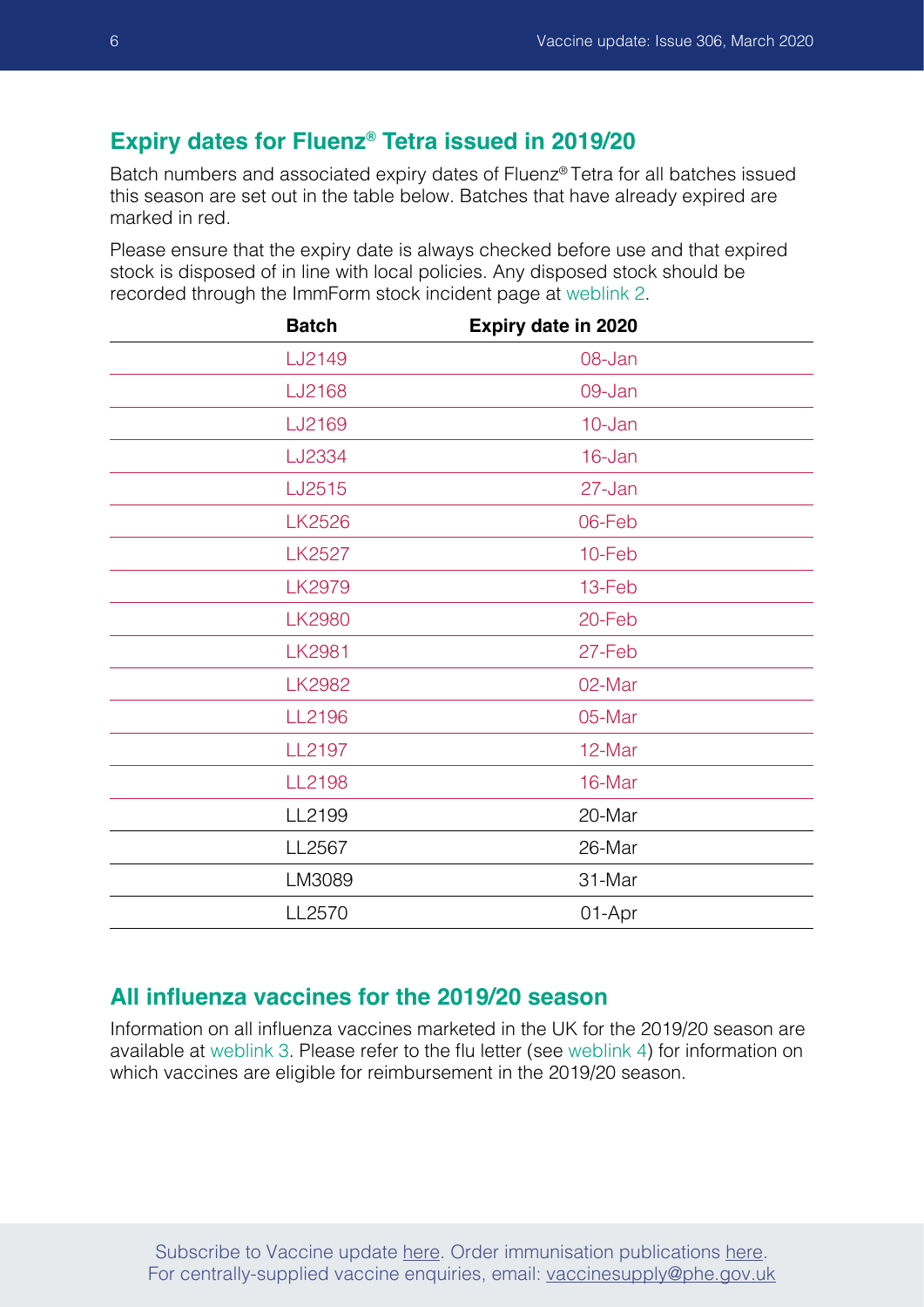#### <span id="page-6-0"></span>**Maternal Pertussis programme – Change to dTaP/IPV vaccine**

The maternal pertussis immunisation programme commenced in October 2012, initially using Repevax® vaccine (dTaP/IPV). From July 2014, Boostrix®-IPV (dTaP/ IPV) has been supplied. Repevax® is now available to order through ImmForm for use in the maternal pertussis immunisation programme instead of Boostrix®-IPV.

This is a temporary change and it is anticipated that supplies will revert back to Boostrix®-IPV in autumn 2020. This change is necessary as PHE is running down all stock of Repevax<sup>®</sup> before the introduction of Boostrix<sup>®</sup>-IPV across both the maternal pertussis and the pre-school booster programmes.

There is no other change to the maternal pertussis immunisation programme, further details about this programme can be found in chapter 24 of the Green Book at [weblink 5.](https://www.gov.uk/government/publications/pertussis-the-green-book-chapter-24)

#### **Update to Bexsero Patient Information Leaflet**

Every pack of Bexsero (Meningitis B vaccine; 10 doses) is supplied with a pad of ten Patient Information Leaflets (PILs), as well as there being a single PIL inside each Bexsero pack. Since late-September 2019, an updated version of the PIL pad has been distributed with Bexsero orders. Please dispose of the single PIL from inside the pack, as it will be out-of-date.

We will advise further when the PIL supplied in the pack is in line with the PIL pad.

#### **MMR vaccine ordering**

There are currently two different vaccines available to order for the MMR programme, MMRvaxPRO® and Priorix®. Orders for Priorix® are capped at 10 packs per order per week for accounts in England and Wales. Controls are also in place for Scottish customers. This is needed to rebalance central supplies.

The alternative MMR vaccine, MMRvaxPRO®, remains available to order without restriction. If you specifically require additional Priorix® stock, for example because you serve communities that do not accept vaccines that contain porcine gelatine then please contact the ImmForm Helpdesk for assistance at [helpdesk@immform.org.uk](mailto:helpdesk%40immform.org.uk?subject=) or 0207 183 8580.

## **The EU Falsified Medicines Directive (FMD) and Delegated Regulation as applicable to PHE supplied vaccines for the national immunisation programme**

Full information on FMD as it applies to centrally supplied vaccines for the National Immunisation Programme can be found in the April 2019 edition of Vaccine update at [weblink 6.](https://www.gov.uk/government/publications/vaccine-update-issue-293-april-2019)

ImmForm vaccines in FMD-compliant packs (i.e. subject to the requirements of the Delegated Regulation) are being distributed for all centrally-supplied products (see table below). We would encourage all of our customers to visit the GOV.UK page on FMD at [weblink 7](https://www.gov.uk/government/publications/fmd-guidance-for-recipients-of-phe-supplied-vaccines) and spend some time becoming familiar with the content and links to various other guidance documents on the implementation of the legislation.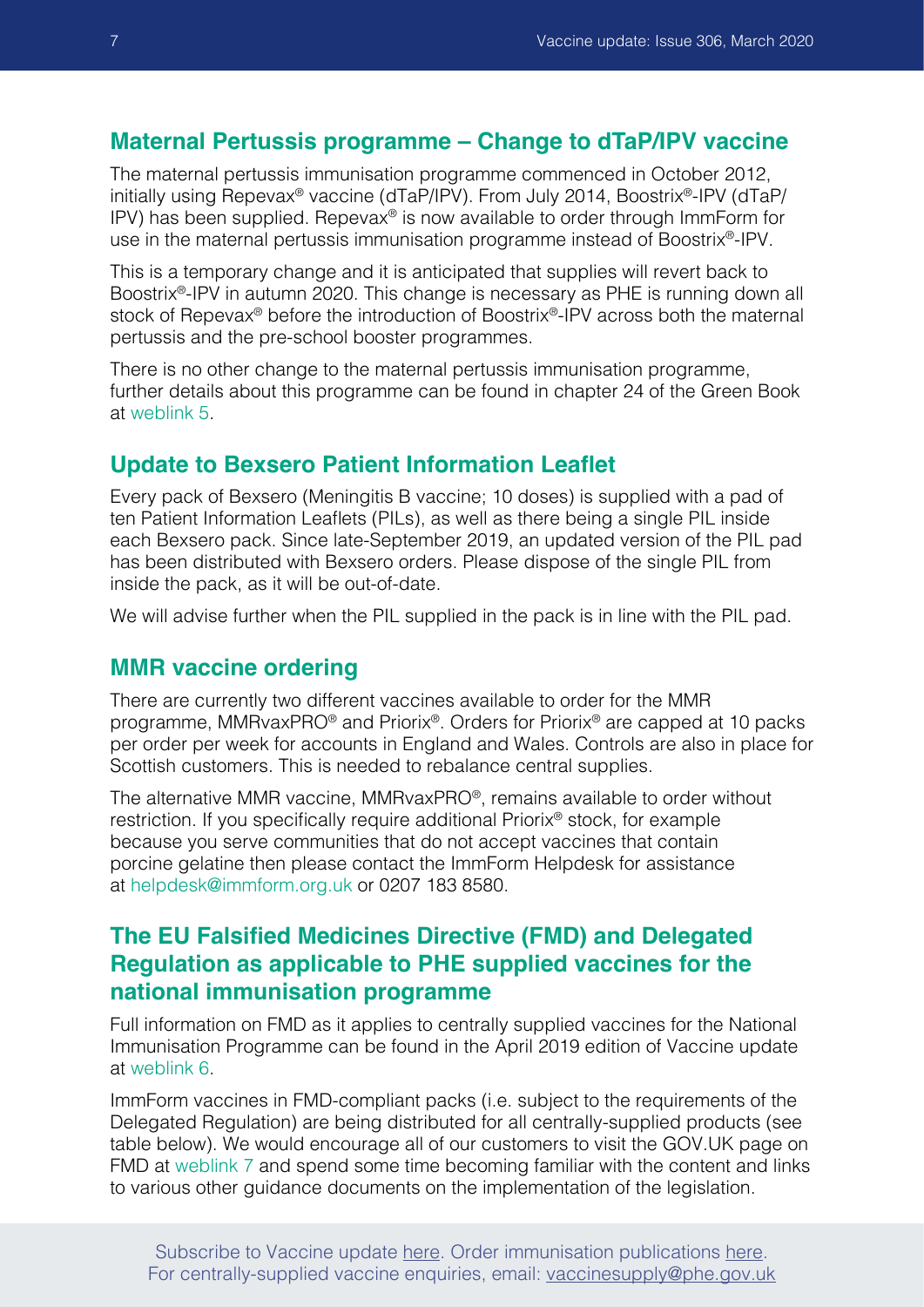| <b>Product</b>                                 | <b>Brand name</b>                                                | FMD-compliant packs will be issued<br>which require verification and<br>decommissioning |
|------------------------------------------------|------------------------------------------------------------------|-----------------------------------------------------------------------------------------|
| Pneumococcal conjugate<br>vaccine (PCV)        | Prevenar <sub>13</sub>                                           | Live                                                                                    |
| DTaP/IPV vaccine for<br>pregnant women         | Boostrix-IPV                                                     | Live                                                                                    |
| Meningococcal Group ACWY<br>vaccine            | Nimenrix                                                         | Live                                                                                    |
| Measles-Mumps-Rubella<br>(MMR) vaccine         | <b>MMR VaxPRO</b>                                                | Live                                                                                    |
| DTaP/IPV/Hib/HepB vaccine                      | <b>Infanrix Hexa</b>                                             | Live                                                                                    |
| Tuberculosis vaccine (BCG)                     | <b>BCG Vaccine AJV</b>                                           | Live                                                                                    |
| Meningococcal Group B<br>vaccine               | <b>Bexsero</b>                                                   | Live                                                                                    |
| Shingles (Herpes zoster)<br>vaccine            | Zostavax                                                         | Live                                                                                    |
| Hib/MenC vaccine                               | Menitorix                                                        | Live                                                                                    |
| Measles-Mumps-Rubella<br>(MMR) vaccine         | Priorix                                                          | Live                                                                                    |
| Rotavirus vaccine                              | Rotarix                                                          | Live                                                                                    |
| Human papillomavirus (HPV)<br>vaccine          | Gardasil                                                         | Live                                                                                    |
| DTaP/IPV vaccine for infants                   | Repevax                                                          | Live                                                                                    |
| Td/IPV vaccine                                 | Revaxis                                                          | Live                                                                                    |
| LAIV                                           | <b>Fluenz Tetra</b>                                              | Live                                                                                    |
| Quadrivalent inactivated flu<br>vaccine (QIVe) | Quadrivalent Influenza<br>Vaccine (split virion,<br>inactivated) | Live                                                                                    |
| Purified protein derivative<br>(Mantoux test)  | Tuberculin PPD-2TU                                               | All stock will be in non-FMD packs<br>(as it is unlicensed in UK)                       |

#### **Please note that the barcode on Rotarix batch AROLC284AA (exp. 31/05/2021) is non-serialised and therefore cannot be verified or decommissioned.**

If you have identified yourself to PHE as being exempt from decommissioning under Article 23 of the Delegated Regulation and this has been agreed, then you will be supplied with decommissioned vaccine.

Please see our guidance for more information on the roles and responsibilities in relation to FMD and the Delegated Regulation, regarding vaccines and other medicines centrally supplied by PHE to the NHS and other customers. This document is accessible via GOV.UK at [weblink 8](https://www.gov.uk/government/publications/fmd-guidance-for-recipients-of-phe-supplied-vaccines).

Subscribe to Vaccine update [here.](https://public.govdelivery.com/accounts/UKHPA/subscribers/new?preferences=true) Order immunisation publications [here.](https://www.orderline.dh.gov.uk/ecom_dh/public/home.jsf) For centrally-supplied vaccine enquiries, email: vaccinesupply@phe.gov.uk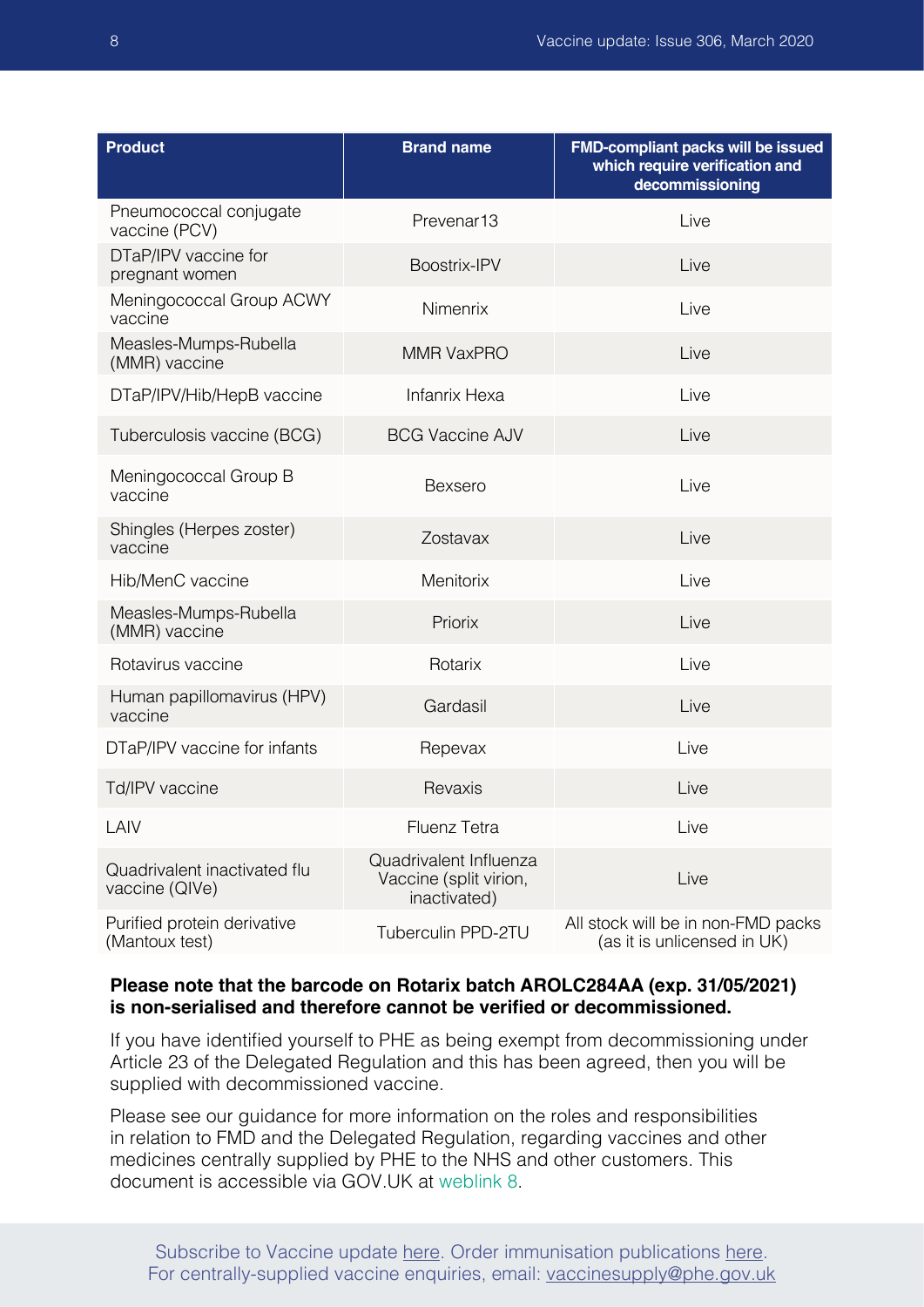## <span id="page-8-0"></span>**Early notice: Easter and spring back holiday delivery and order cut-off changes**

Due to the Easter Holidays, there will not be any deliveries or order processing by Movianto UK on **Friday 10 April 2020 or Monday 13 April 2020**. For all Easter and spring bank holidays, order cut-offs will be earlier for some customers with delivery days falling after the bank holidays, to allow enough time for order processing. Please see the tables below for revised order cut-off and delivery dates in bold. Customers are reminded to be prepared for the break in deliveries and to order accordingly.

Please make sure you have enough room in your fridge for any additional vaccine you wish to stock over this holiday period. Out of Schedule deliveries cannot be arranged for failure to place orders in good time.

| <b>Usual order</b><br>cut-off day<br>(by 11.55am) | <b>Easter Holiday order</b><br>cut-off dates (by 11.55 am;<br>revisions are in bold) | <b>Delivery Date</b>                            |
|---------------------------------------------------|--------------------------------------------------------------------------------------|-------------------------------------------------|
| Wednesday                                         | Wednesday 1 April 2020                                                               | Friday 3 April 2020                             |
| Thursday                                          | Thursday 2 April 2020                                                                | Monday 6 April 2020                             |
| Friday                                            | Friday 3 April 2020                                                                  | Tuesday 7 April 2020                            |
| Monday                                            | Monday 6 April 2020                                                                  | Wednesday 8 April 2020                          |
| Tuesday                                           | Tuesday 7 April 2020                                                                 | Thursday 9 April 2020                           |
| Wednesday                                         | <b>Not applicable</b>                                                                | No deliveries - Good<br>Friday, 10 April 2020   |
| Thursday                                          | <b>Not applicable</b>                                                                | No deliveries - Easter<br>Monday, 13 April 2020 |
| <b>Friday</b>                                     | <b>Wednesday 8 April 2020</b>                                                        | Tuesday 14 April 2020                           |
| <b>Monday</b>                                     | Thursday 9 April 2020                                                                | <b>Wednesday 15 April 2020</b>                  |
| Tuesday                                           | Tuesday 14 April 2020                                                                | Thursday 16 April 2020                          |
| Wednesday                                         | Wednesday 15 April 2020                                                              | Friday 17 April 2020                            |
| Thursday                                          | Thursday 16 April 2020                                                               | Monday 20 April 2020                            |

Subscribe to Vaccine update [here.](https://public.govdelivery.com/accounts/UKHPA/subscribers/new?preferences=true) Order immunisation publications [here.](https://www.orderline.dh.gov.uk/ecom_dh/public/home.jsf) For centrally-supplied vaccine enquiries, email: vaccinesupply@phe.gov.uk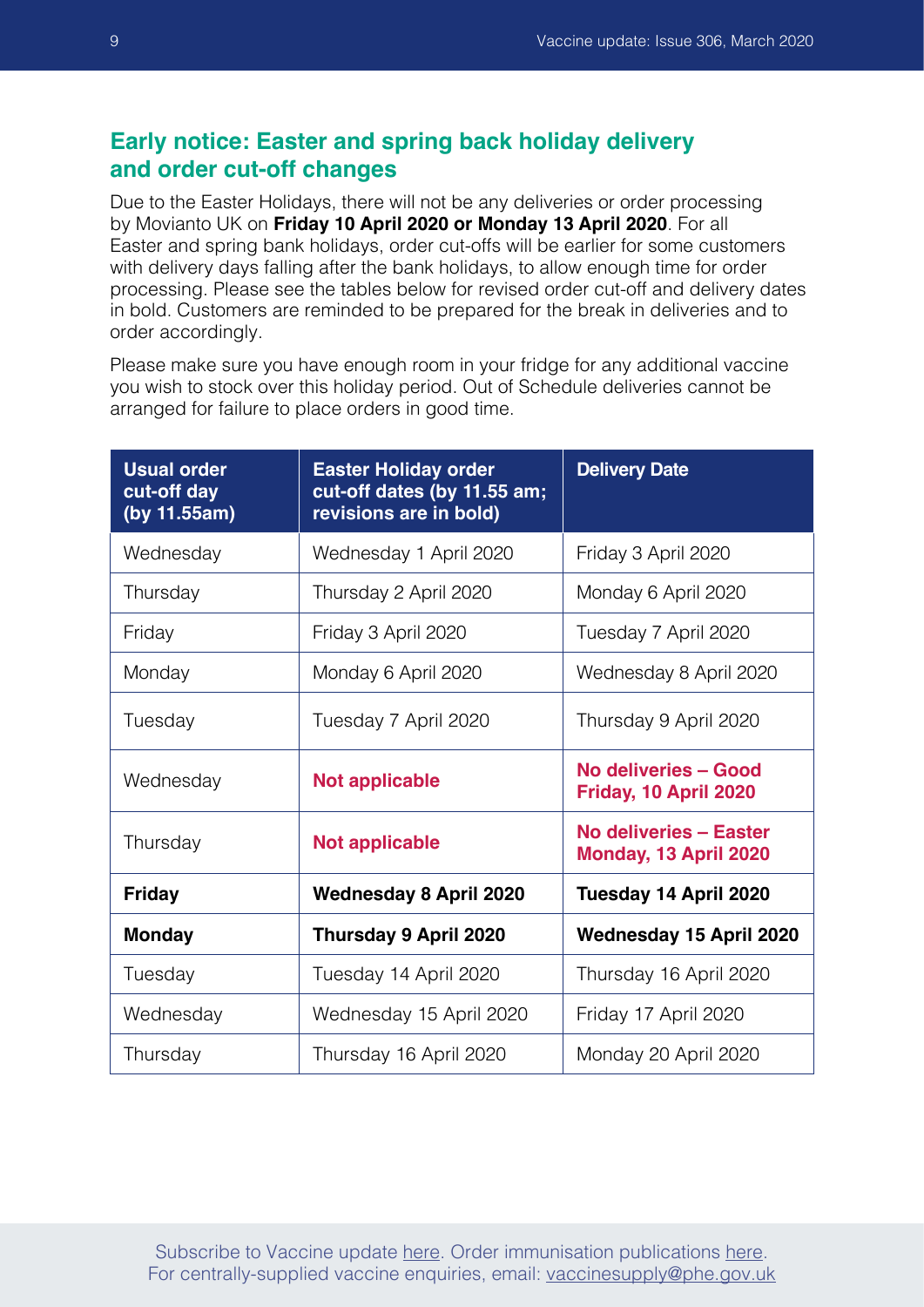For the Early May Bank Holiday, there will not be any deliveries or order processing by Movianto UK on **Friday 8 May 2020**. The following changes apply:

| <b>Usual order</b><br>cut-off day<br>(by 11.55am) | <b>Easter Holiday order</b><br>cut-off dates (by 11.55 am;<br>revisions are in bold) | <b>Delivery Date</b>                                                       |
|---------------------------------------------------|--------------------------------------------------------------------------------------|----------------------------------------------------------------------------|
| Wednesday                                         | Wednesday 29 April 2020                                                              | Friday 1 May 2020                                                          |
| Thursday                                          | Thursday 30 April 2020                                                               | Monday 4 May 2020                                                          |
| Friday                                            | Friday 1 May 2020                                                                    | Tuesday 5 May 2020                                                         |
| Monday                                            | Monday 4 May 2020                                                                    | Wednesday 6 May 2020                                                       |
| Tuesday                                           | Tuesday 5 May 2020                                                                   | Thursday 7 May 2020                                                        |
| Wednesday                                         | <b>Not applicable</b>                                                                | <b>No deliveries - Early May Bank</b><br><b>Holiday, Friday 8 May 2020</b> |
| <b>Thursday</b>                                   | <b>Wednesday 6 May 2020</b>                                                          | Monday 11 May 2020                                                         |
| <b>Friday</b>                                     | Thursday 7 May 2020                                                                  | Tuesday 12 May 2020                                                        |
| Monday                                            | Monday 11 May 2020                                                                   | Wednesday 13 May 2020                                                      |
| Tuesday                                           | Tuesday 12 May 2020                                                                  | Thursday 14 May 2020                                                       |
| Wednesday                                         | Wednesday 13 May 2020                                                                | Friday 15 May 2020                                                         |
| Thursday                                          | Thursday 14 May 2020                                                                 | Monday 18 May 2020                                                         |

For the late Spring May Bank Holiday, there will not be any deliveries or order processing by Movianto UK on **Monday 25 May 2020**. The following changes apply:

| <b>Usual order</b><br>cut-off day<br>(by 11.55am) | <b>Easter Holiday order</b><br>cut-off dates (by 11.55 am;<br>revisions are in bold) | <b>Delivery Date</b>                                              |
|---------------------------------------------------|--------------------------------------------------------------------------------------|-------------------------------------------------------------------|
| Thursday                                          | Thursday 14 May 2020                                                                 | Monday 18 May 2020                                                |
| Friday                                            | Friday 15 May 2020                                                                   | Tuesday 19 May 2020                                               |
| Monday                                            | Monday 18 May 2020                                                                   | Wednesday 20 May 2020                                             |
| Tuesday                                           | Tuesday 19 May 2020                                                                  | Thursday 21 May 2020                                              |
| Wednesday                                         | Wednesday 20 May 2020                                                                | Friday 22 May 2020                                                |
| Thursday                                          | <b>Not applicable</b>                                                                | <b>No deliveries - Spring Bank</b><br>Holiday Monday, 25 May 2020 |
| <b>Friday</b>                                     | Thursday 21 May 2020                                                                 | Tuesday 26 May 2020                                               |
| <b>Monday</b>                                     | Friday 22 May 2020                                                                   | Wednesday 27 May 2020                                             |
| Tuesday                                           | Tuesday 26 May 2020                                                                  | Thursday 28 May 2020                                              |
| Wednesday                                         | Wednesday 27 May 2020                                                                | Friday 29 May 2020                                                |
| Thursday                                          | Thursday 28 May 2020                                                                 | Monday 1 June 2020                                                |

Subscribe to Vaccine update [here.](https://public.govdelivery.com/accounts/UKHPA/subscribers/new?preferences=true) Order immunisation publications [here.](https://www.orderline.dh.gov.uk/ecom_dh/public/home.jsf) For centrally-supplied vaccine enquiries, email: vaccinesupply@phe.gov.uk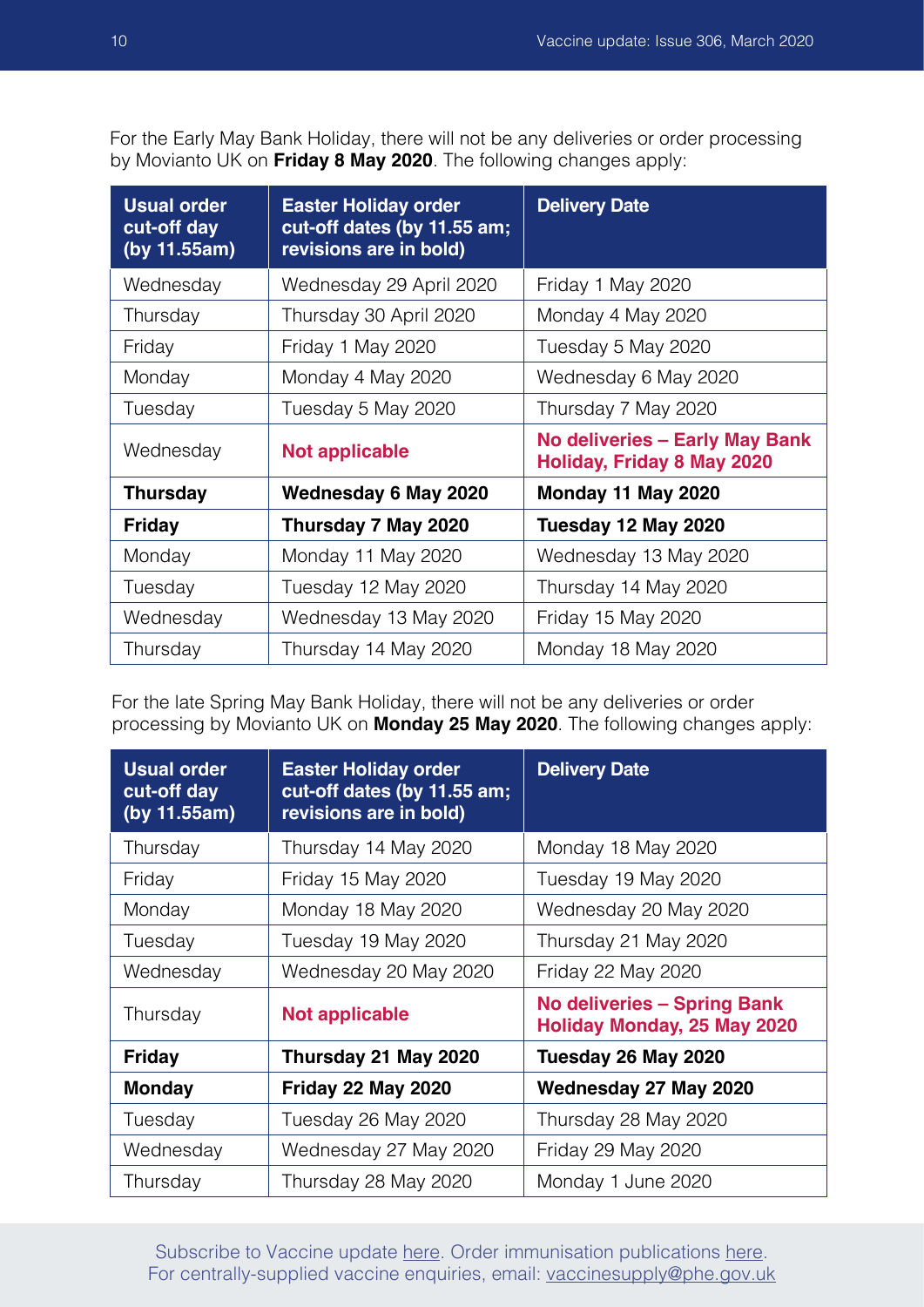## <span id="page-10-0"></span>**Registering for a new or updating your existing ImmForm vaccine ordering account**

When you register for or update an existing ImmForm account, Public Health England as a wholesaler of vaccines need to verify the requesting customer.

Please ensure you have your professional regulatory body registration number or Wholesale Dealers Licence and an organisation code which can be verified when requesting updates or requesting a new vaccine ordering account.

For more information please see the ImmForm Helpsheet – How to register at [weblink](mailto:%20jo.jenkins%40gstt.nhs.uk?subject=) 9.

## Vaccine supply **Non-routine vaccination programme**

### **HEPATITIS A VACCINE**

**Adult**

- **GSK**: Havrix Adult PFS singles and packs of 10 are available
- **Sanofi Pasteur:** Limited supplies of Avaxim PFS singles are available
- **Sanofi Pasteur**: Avaxim PFS packs of 10 are available
- **MSD**: VAQTA Adult is available

#### **Paediatric**

- **GSK**: Havrix Paedatric PFS singles and packs of 10 are available
- **MSD**: VAQTA Paediatric is available

#### **HEPATITIS B VACCINE**

#### **Adult**

- **GSK**: Engerix B PFS singles and packs of 10 are available
- **GSK**: Engerix B vials singles are available
- **GSK**: Engerix B vials packs of 10 are unavailable
- **GSK**: Fendrix is available
- **MSD**: HBVAXPRO 10 µg is unavailable until further notice
- **MSD**: HBVAXPRO 40 µg is unavailable until further notice

#### **Paediatric**

- **GSK**: Engerix B Paediatric singles are available
- **MSD**: HBVAXPRO 5µg are available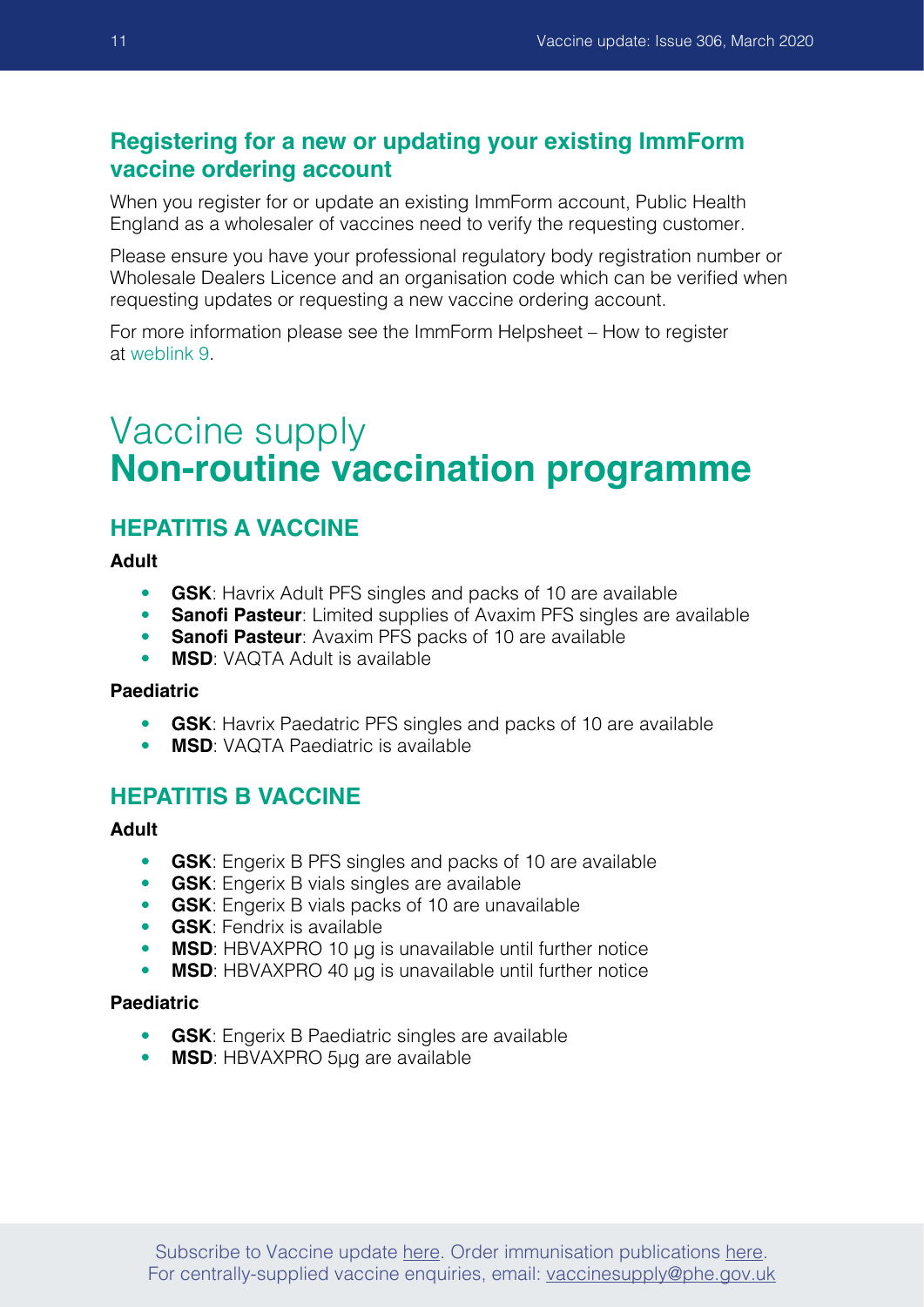#### **COMBINED HEPATITIS A & B VACCINE**

- **GSK**: Limited supplies of Twinrix Adult singles and packs of 10 are available
- **GSK**: Twinrix Paediatric is available
- **GSK**: Ambirix is available

## **COMBINED HEPATITIS A & TYPHOID VACCINE**

• **Sanofi Pasteur:** Viatim is available

#### **TYPHOID VACCINE**

- **Sanofi Pasteur**: Limited supplies of Typhim are available. Typhim will be out of stock from early April until early June 2020
- **Emergent**: Vivotif is available

#### **RABIES VACCINE**

- **GSK**; Rabipur is currently available
- **Sanofi Pasteur:** Rabies BP is currently out of stock. An alternative vaccine is available, please contact Sanofi Pasteur directly for more information

### **Pneumococcal Polysaccharide Vaccine (PPV)**

- **MSD**: Limited supplies of Pneumococcal Polysaccharide Vaccine vials are available. (Please see page 12 of the [Bug Special Vaccine Update issue](https://www.gov.uk/government/publications/vaccine-update-issue-300-october-2019-bug-special-edition)  [300, October 2019](https://www.gov.uk/government/publications/vaccine-update-issue-300-october-2019-bug-special-edition) for further information)
- **MSD**: Supplies of PNEUMOVAX 23 PFS are currently unavailable. Resupply is expected in May 2020

## **Pneumococcal polysaccharide conjugate Vaccine (PCV)**

• **Pfizer**: Prevenar 13 is unavailable. Resupply date to be confirmed. Supplies for the national immunisation programme are unaffected

### **VARICELLA ZOSTER VACCINE**

- **GSK**: VARILRIX is currently available
- **MSD:** VARIVAX is currently available
- **MSD**: Supplies of ZOSTAVAX are currently unavailable. Resupply is expected Q2 2020. Supplies for the national immunisation programme are unaffected

## **DIPHTHERIA, TETANUS AND POLIOMYELITIS (inactivated) VACCINE**

• **Sanofi Pasteur**: Revaxis is available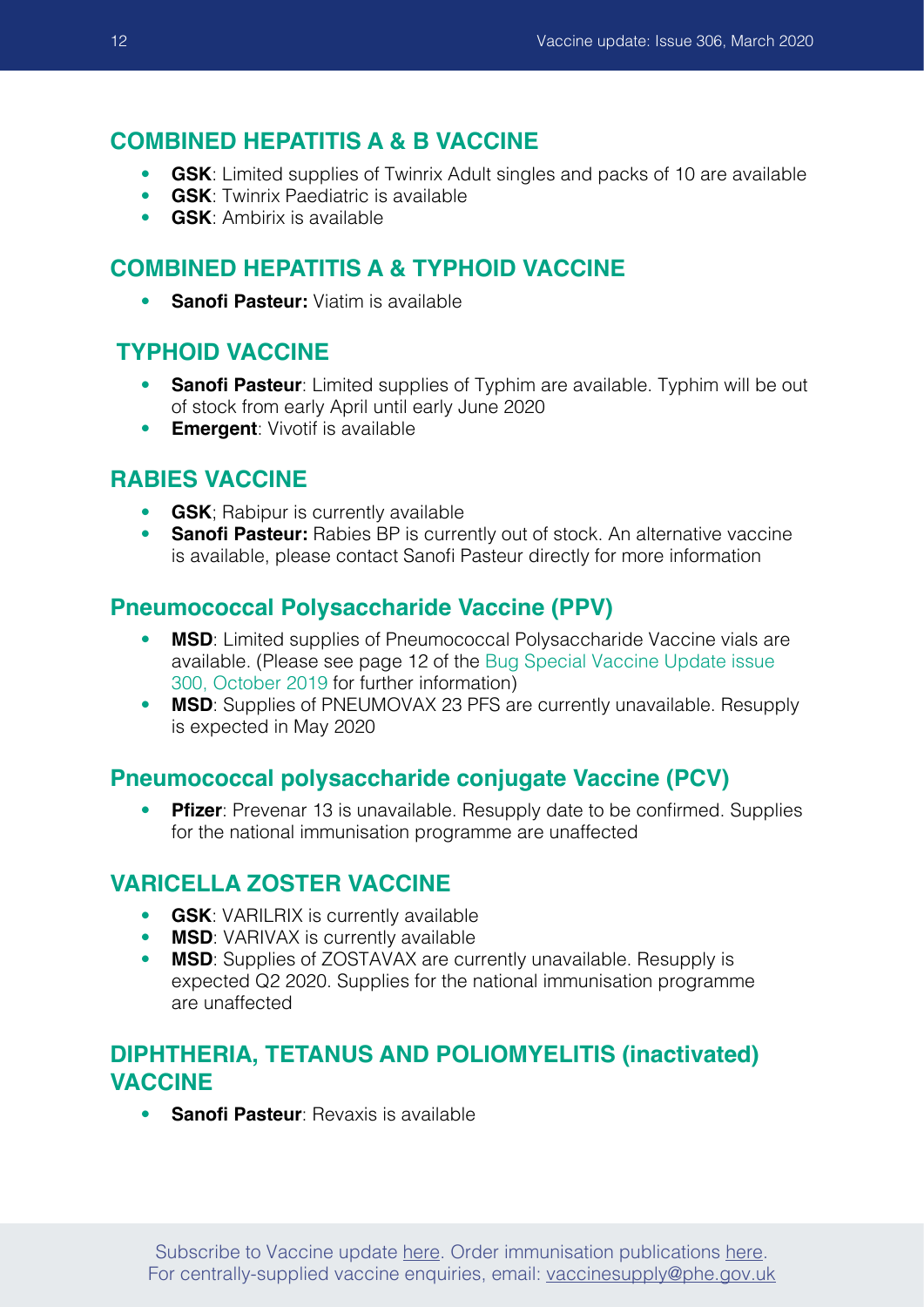## **DIPHTHERIA, TETANUS, PERTUSSIS (acellular) AND POLIOMYELITIS (inactivated) VACCINE**

• **GSK**: Limited supply of Boostrix-IPV is currently available

#### **MMR**

- **MSD**: Limited supply of MMRvaxPro is currently available. Resupply expected end of March 2020. Supplies for the national immunisation programme are unaffected
- **GSK**: Priorix is currently available

### **MENINGITIS ACWY VACCINE**

- **GSK**: Menveo is available
- **Pfizer**: Nimenrix is currently available

#### **YELLOW FEVER**

• **Sanofi Pasteur**: Stamaril is available

### **HUMAN PAPILLOMAVIRUS VACCINE**

- **MSD**: Limited supply of GARDASIL is available. Supplies for the national immunisation programme are unaffected
- **MSD**: Gardasil 9 is currently available<br>• GSK: Cervarix is currently available
- **GSK:** Cervarix is currently available

### **CHOLERA VACCINE**

• **Valneva**: Dukoral is available

## **JAPANESE ENCEPHALYTIS VACCINE**

• **Valneva**: Ixiaro is available